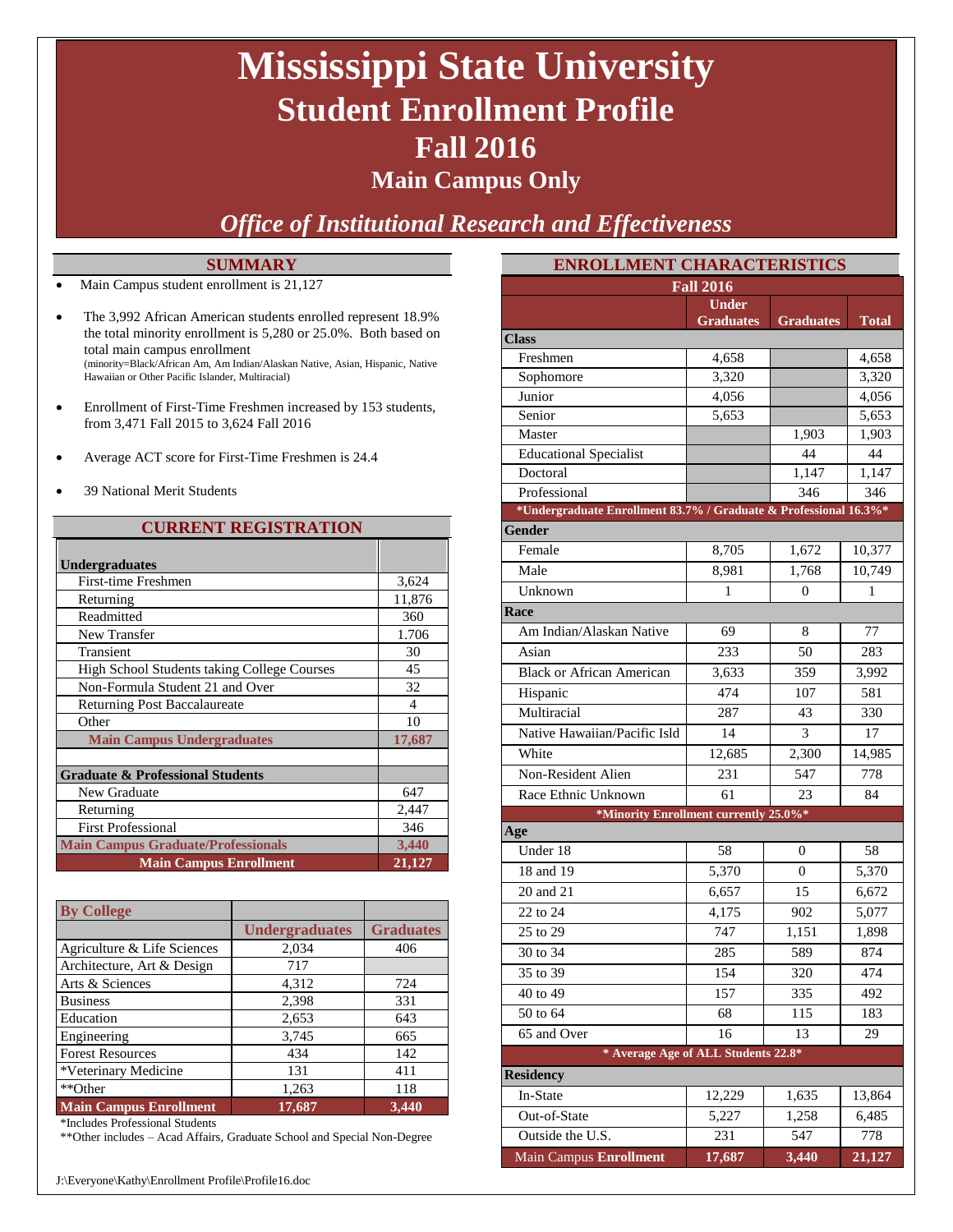#### **ENROLLMENT TRENDS**

**Mississippi counties with the highest student enrollment:**

| Oktibbeha                                 | 1,064 | Hinds     | 881 |
|-------------------------------------------|-------|-----------|-----|
| Madison                                   | 1,039 | DeSoto    | 863 |
| Rankin                                    | 933   | Harrison  | 689 |
| • Students enrolled from adjacent states: |       |           |     |
| Alabama                                   | 1.434 | Louisiana | 300 |
| Tennessee                                 | 1.379 | Arkansas  | 163 |

**Currently students are enrolled from 80 countries. The following countries have the largest enrollment:**

| China | 118 | Iran        | 45 |
|-------|-----|-------------|----|
| India | 115 | Morocco     | 40 |
| Nepal | 50  | South Korea | 37 |

| <b>MAIN CAMPUS ENROLLMENT</b><br><b>Fall Semesters</b> |                       |                                   |              |  |  |
|--------------------------------------------------------|-----------------------|-----------------------------------|--------------|--|--|
| Year                                                   | <b>Undergraduates</b> | Graduates/<br><b>Professional</b> | <b>Total</b> |  |  |
| 2005                                                   | 11,644                | 2,751                             | 14,395       |  |  |
| 2006                                                   | 11,697                | 2,725                             | 14,422       |  |  |
| 2007                                                   | 12,660                | 3,578                             | 16,238       |  |  |
| 2008                                                   | 13,490                | 3,637                             | 17,127       |  |  |
| 2009                                                   | 14,135                | 3,857                             | 17,992       |  |  |
| 2010                                                   | 15,073                | 3,962                             | 19,035       |  |  |
| 2010                                                   | 15,073                | 3,962                             | 19,035       |  |  |
| 2011                                                   | 15,845                | 3,985                             | 19,830       |  |  |
| 2012                                                   | 15,944                | 3,866                             | 19,810       |  |  |
| 2013                                                   | 15,993                | 3,643                             | 19,636       |  |  |
| 2014                                                   | 16,128                | 3,507                             | 19,635       |  |  |
| 2015                                                   | 17,053                | 3,376                             | 20,429       |  |  |
| 2016                                                   | 17,687                | 3,440                             | 21,127       |  |  |

|                         | Fall<br>2016<br>$\frac{0}{0}$ | Fall<br>2015<br>$\frac{0}{0}$ | Fall<br>2014<br>$\frac{0}{0}$ | Fall<br>2013<br>$\frac{0}{0}$ | Fall<br>$20\overline{12}$<br>$\frac{0}{0}$ | Fall<br>2011<br>$\frac{0}{0}$ |
|-------------------------|-------------------------------|-------------------------------|-------------------------------|-------------------------------|--------------------------------------------|-------------------------------|
| Black/African Am        | 18.90                         | 18.99                         | 18.83                         | 19.22                         | 20.17                                      | 20.40                         |
| Am Ind/Alaskan Native   | 0.36                          | 0.44                          | 0.44                          | 0.53                          | 0.46                                       | 0.44                          |
| Asian                   | 1.34                          | 1.30                          | 1.34                          | 1.25                          | 1.23                                       | 1.26                          |
| Hispanic                | 2.75                          | 2.46                          | 2.28                          | 2.00                          | 1.88                                       | 1.84                          |
| White                   | 70.93                         | 70.90                         | 70.89                         | 70.98                         | 70.06                                      | 69.31                         |
| *Native Hawaiian/Pac Is | 0.08                          | 0.07                          | 0.09                          | 0.10                          | 0.08                                       | 0.09                          |
| *Multiracial            | 1.56                          | 1.44                          | 1.36                          | 1.27                          | 1.13                                       | 1.07                          |
| Non-Resident Alien      | 3.68                          | 3.78                          | 3.97                          | 3.78                          | 3.82                                       | 4.01                          |
| Race/Ethnic Unknown     | 0.40                          | 0.61                          | 0.80                          | 0.87                          | 1.19                                       | 1.59                          |

- The highest undergraduate program enrollment is in Kinesiology (KINE) with 1,252 students, followed by Biological Sciences (BIO) with 990 students
- The highest graduate enrollment program is in Engineering (ENGR) with 346 students, followed by Business Administration (BA) with 199 students
- The professional student enrollment in Veterinary Medicine (DVM) is 346
- Undeclared undergraduate student enrollment (UND) is 1,182
- Unclassified graduate student enrollment (UNC) is 118

#### **COMMUNITY COLLEGES**

 Total of 1,706 new transfer students enrolled for Fall 2016 semester. Of those 1,307 were from Mississippi Community Colleges, compared to 1,282 for Fall 2015 semester:

#### **NEW UNDERGRADUATE TRANSFERS From Mississippi Community Colleges**

| Coahoma Community College                | 16    |
|------------------------------------------|-------|
| Copiah-Lincoln Community College         | 48    |
| <b>East Central Community College</b>    | 104   |
| East Mississippi Community College       | 165   |
| <b>Hinds Community College</b>           | 119   |
| <b>Holmes Community College</b>          | 113   |
| Itawamba Community College               | 203   |
| <b>Jones County Junior College</b>       | 120   |
| <b>Meridian Community College</b>        | 58    |
| Mississippi Delta Community College      | 22    |
| Mississippi Gulf Coast Community College | 121   |
| Northeast Mississippi Community College  | 75    |
| Northwest Mississippi Community College  | 76    |
| <b>Pearl River Community College</b>     | 52    |
| Southwest Mississippi Community College  | 15    |
| <b>Main Campus</b>                       | 1,307 |

#### **ACT INFORMATION**

 First-Time Entering Freshmen enrollment increased from 3,471 for Fall 2015 to 3,624 for Fall 2016. The average ACT score of first-time freshmen is 24.4

#### **ACT COMPOSITE SCORE**

| Category                  | Average | High | Low |
|---------------------------|---------|------|-----|
| Total First-Time Freshmen | 24.4    | 36   | 13  |
| <b>First-Time Males</b>   | 24.8    | 36   | 13  |
| <b>First-Time Females</b> | 24.1    | 36   | 13  |

| <b>Average Score by Section</b>   |       |
|-----------------------------------|-------|
| English                           | 25.46 |
| <b>Mathematics</b>                | 23.60 |
| Reading                           | 25.86 |
| <b>Natural Science</b>            | 24.81 |
| <b>Average Score by Race</b>      |       |
| Black or African American         | 20.65 |
| American Indian/Alaskan Native    | 21.33 |
| Asian                             | 25.81 |
| Hispanic                          | 23.60 |
| White                             | 25.74 |
| Native Hawaiian/Pacific Islander  | 29.75 |
| Multiracial                       | 24.38 |
| Non-Resident Alien                | 23.54 |
| Race/Ethnic Unknown               | 26.19 |
| <b>Average Score by Residency</b> |       |
| In-State                          | 23.87 |
| Out-of-State                      | 25.30 |
| Outside the U.S.                  | 23.54 |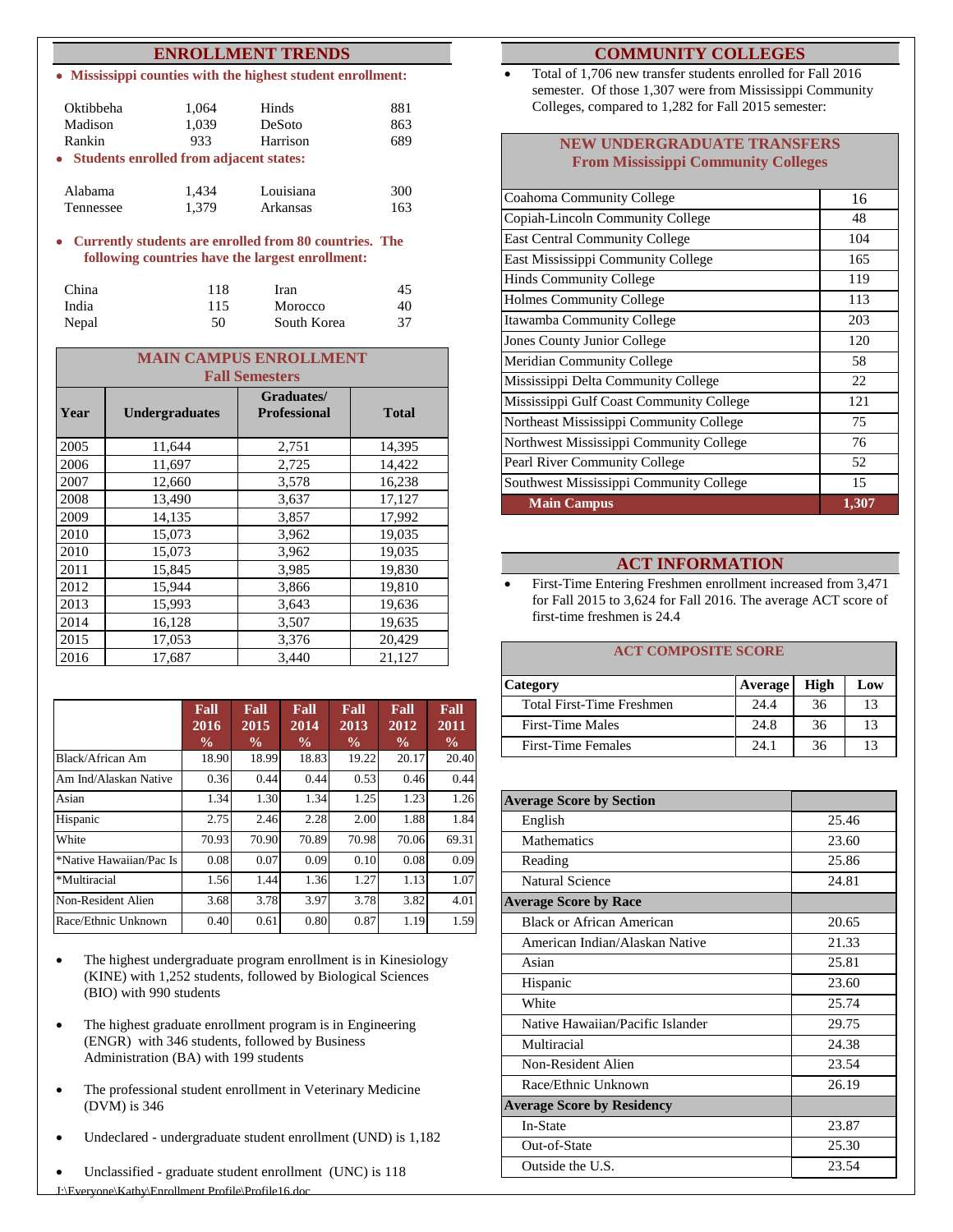### **Enrollment by College by Major Main Campus Only Fall 2016**

| College/School                                                            | <b>Major Code</b>            | Major                                                               | Undergraduate                    | Graduate                         | <b>Total</b>                      |
|---------------------------------------------------------------------------|------------------------------|---------------------------------------------------------------------|----------------------------------|----------------------------------|-----------------------------------|
| <b>Agriculture &amp; Life Sciences</b>                                    |                              |                                                                     |                                  |                                  |                                   |
|                                                                           | <b>ADS</b>                   | Animal & Dairy Science                                              | 364                              | $\theta$                         | 364                               |
|                                                                           | <b>AEE</b>                   | Ag Extension Education                                              | $\theta$                         | 25                               | 25                                |
|                                                                           | <b>AELC</b>                  | Ag Educ, Leadership & Comm                                          | $\,$ 8 $\,$                      | $\theta$                         | $8\,$                             |
|                                                                           | <b>AETB</b>                  | Agri Engineering Technology & Business                              | 106                              | $\boldsymbol{0}$                 | 106                               |
|                                                                           | AGB                          | Agribusiness                                                        | 139                              | $\overline{0}$                   | 139                               |
|                                                                           | <b>AGBM</b>                  | Agribusiness Management                                             | $\overline{0}$                   | 5                                | 5                                 |
|                                                                           | <b>AGN</b>                   | Agronomy                                                            | 123                              | $\boldsymbol{0}$                 | 123                               |
|                                                                           | <b>AGR</b>                   | Agriculture                                                         | $\overline{0}$                   | 37                               | 37                                |
|                                                                           | $\rm{AGS}$                   | <b>Agricultural Science</b>                                         | 75                               | 54                               | 129                               |
|                                                                           | <b>AIS</b>                   | <b>Agricultural Information Sciences</b>                            | 52                               | $\mathbf{0}$                     | $\overline{52}$                   |
|                                                                           | <b>ALSC</b>                  | <b>Agricultural Life Sciences</b>                                   | $\theta$                         | $\overline{35}$                  | $\overline{35}$                   |
|                                                                           | <b>BCH</b>                   | Biochemistry                                                        | 502                              | $\theta$                         | 502                               |
|                                                                           | <b>CULY</b>                  | Culinology                                                          | 11                               | $\Omega$                         | 11                                |
|                                                                           | <b>EEM</b>                   | Environmental Economics & Mgt                                       | 27                               | $\theta$                         | 27                                |
|                                                                           | <b>ESAS</b>                  | Environmental Sci in Ag System                                      | 6                                | $\overline{0}$                   | 6                                 |
|                                                                           | ${\rm FDM}$                  | Fashion Design & Merchandising                                      | $\overline{28}$                  | $\theta$                         | 28                                |
|                                                                           | <b>FSNH</b>                  | Food Science, Nutrition, Health Promotion                           | 137                              | $\Omega$                         | 137                               |
|                                                                           | <b>HDFS</b>                  | Human Development & Family Studies                                  | 23                               | $\overline{32}$                  | 55                                |
|                                                                           | HO                           | Horticulture                                                        | 37                               | $\mathbf{0}$                     | 37                                |
|                                                                           | HS                           | <b>Human Sciences</b>                                               | 257                              | $\theta$                         | 257                               |
|                                                                           | LA                           | Landscape Architecture                                              | 56                               | 9                                | 65                                |
|                                                                           | LAC                          | <b>Landscape Contracting</b>                                        | $\overline{28}$                  | $\overline{0}$                   | 28                                |
|                                                                           | <b>LFSC</b>                  | Life Science                                                        | $\boldsymbol{0}$                 | $\overline{17}$<br>9             | $\overline{17}$<br>$\mathbf{Q}$   |
|                                                                           | <b>MOLB</b>                  | Molecular Biology                                                   | $\overline{0}$                   |                                  |                                   |
|                                                                           | <b>NFSH</b><br>PO            | Food Science, Nutrition, Health Promotion<br><b>Poultry Science</b> | $\mathbf{0}$<br>$\overline{55}$  | 99<br>$\overline{0}$             | 99<br>$\overline{55}$             |
|                                                                           | <b>PSS</b>                   | Plant & Soil Sciences                                               | $\overline{0}$                   | 84                               | 84                                |
|                                                                           |                              |                                                                     |                                  |                                  |                                   |
|                                                                           |                              |                                                                     |                                  |                                  |                                   |
| <b>TOTAL Agriculture &amp; Life Sciences</b>                              |                              |                                                                     | 2,034                            | 406                              | 2,440                             |
| Architecture, Art & Design                                                |                              |                                                                     |                                  |                                  |                                   |
|                                                                           | <b>ARC</b><br><b>ART</b>     | Architecture                                                        | 191                              | $\theta$<br>$\theta$             | 191<br>103                        |
|                                                                           |                              | Art                                                                 | 103                              | $\theta$                         |                                   |
|                                                                           | <b>BCS</b><br>ID             | <b>Building Construction Science</b>                                | 119<br>125                       | $\theta$                         | 119<br>125                        |
|                                                                           | <b>PARC</b>                  | Design<br>Pre-Architecture                                          |                                  | $\theta$                         |                                   |
|                                                                           | <b>UART</b>                  | Undeclared-Art                                                      | $24\,$<br>$\overline{155}$       | $\theta$                         | 24<br>$\overline{155}$            |
|                                                                           |                              |                                                                     | 717                              | $\bf{0}$                         | 717                               |
| <b>TOTAL Architecture, Art &amp; Design</b><br><b>Arts &amp; Sciences</b> |                              |                                                                     |                                  |                                  |                                   |
|                                                                           | AN                           | Anthropology                                                        | 55                               | $\theta$                         | 55                                |
|                                                                           | <b>APAN</b>                  | <b>Applied Anthropology</b>                                         | $\overline{0}$                   | 44                               | 44                                |
|                                                                           | <b>APSY</b>                  | <b>Applied Psychology</b>                                           | $\overline{0}$                   | 32                               | 32                                |
|                                                                           | $\mathbf{A}\mathbf{T}$       | <b>Applied Technology</b>                                           | $\overline{2}$                   | $\overline{0}$                   | $\overline{2}$                    |
|                                                                           | <b>BIO</b>                   | <b>Biological Sciences</b>                                          | 990                              | 51                               | 1,041                             |
|                                                                           | <b>BSIS</b>                  | <b>Interdisciplinary Studies</b>                                    | 237                              | $\boldsymbol{0}$                 | 237                               |
|                                                                           | CH                           | Chemistry                                                           | 152                              | 65                               | 217                               |
|                                                                           | CO                           | Communication                                                       | 547                              | $\overline{0}$                   | 547                               |
|                                                                           | ${\rm COG}$                  | <b>Cognitive Sciences</b>                                           | $\mathbf{0}$                     | $\tau$                           | $7\phantom{.0}$                   |
|                                                                           | $\mathop{\rm CRIM}\nolimits$ | Criminology                                                         | 262                              | $\overline{0}$                   | 262                               |
|                                                                           | EASC                         | Earth and Atmospheric Sciences                                      | $\overline{0}$                   | $\overline{32}$                  | 32                                |
|                                                                           | <b>ECAS</b>                  | Economics - A&S                                                     | 25                               | $\mathbf{0}$                     | $\overline{25}$                   |
|                                                                           | $\mathop{\rm EN}\nolimits$   | English                                                             | 101                              | $28\,$                           | 129                               |
|                                                                           | FL                           | Foreign Language                                                    | 37                               | $10\,$                           | 47                                |
|                                                                           | <b>GBIO</b>                  | General Biology                                                     | $\mathbf{0}$                     | 41                               | 41                                |
|                                                                           | GG                           | Geosciences                                                         | 472                              | 191                              | 663                               |
|                                                                           | $\operatorname{GLA}$<br>GSC  | General Liberal Arts<br>General Science                             | $\overline{5}$<br>$\overline{5}$ | $\overline{0}$<br>$\overline{0}$ | $5\overline{)}$<br>$\overline{5}$ |

J:\Everyone\Kathy\Enrollment Profiles\Profile16.doc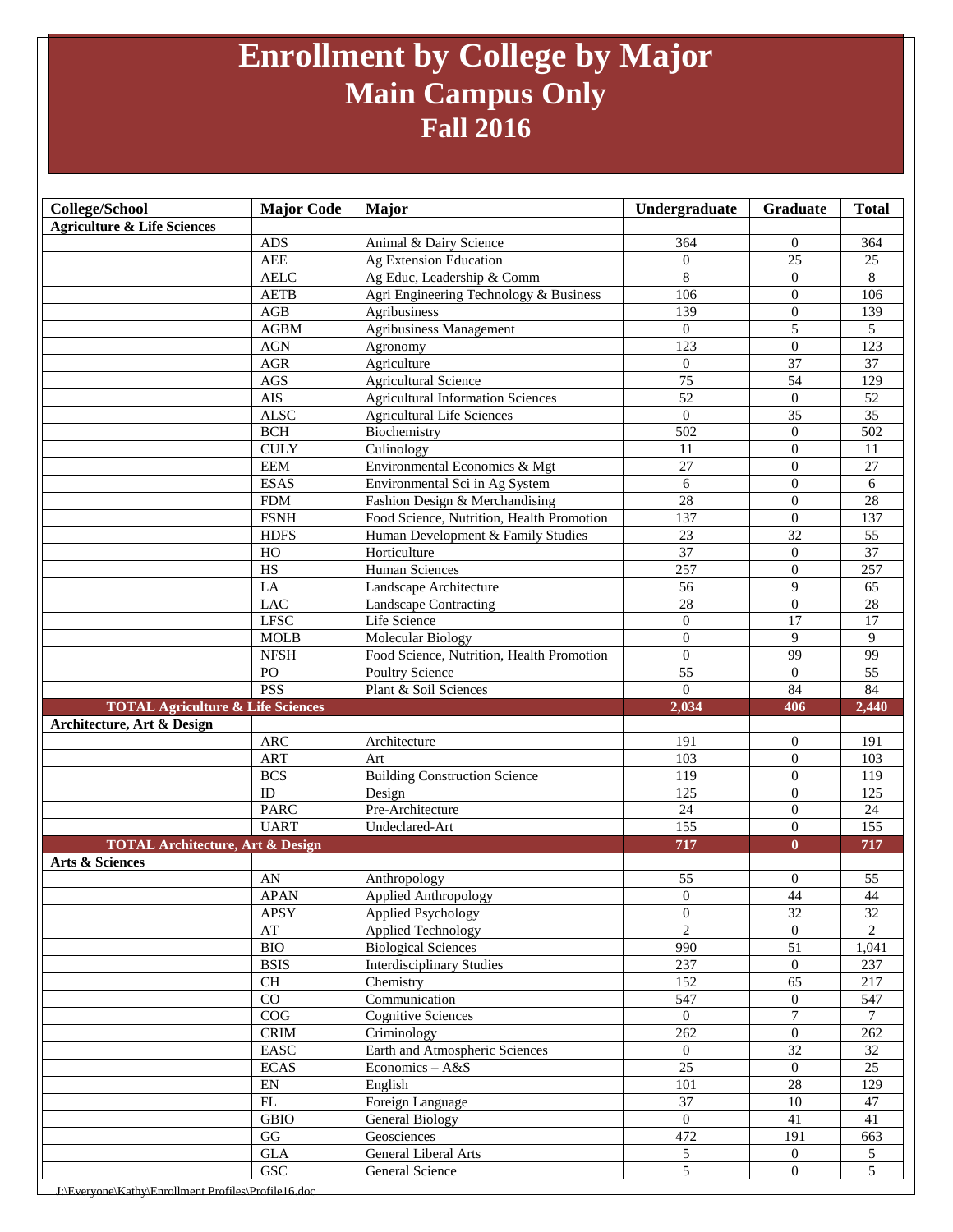### **Enrollment by College by Major Main Campus Only Fall 2016**

| <b>College/School</b>                        | <b>Major Code</b>                           | <b>Major</b>                             | Undergraduate    | Graduate         | <b>Total</b>     |
|----------------------------------------------|---------------------------------------------|------------------------------------------|------------------|------------------|------------------|
|                                              | HI                                          | History                                  | 86               | 55               | 141              |
|                                              | <b>IDS</b>                                  | <b>Interdisciplinary Sciences</b>        | $\overline{0}$   | $\theta$         | $\Omega$         |
|                                              | <b>MA</b>                                   | Mathematics                              | 67               | 15               | 82               |
|                                              | <b>MASC</b>                                 | <b>Mathematical Sciences</b>             | $\overline{0}$   | 18               | 18               |
|                                              | <b>MEDT</b>                                 | <b>Medical Technology</b>                | 57               | $\theta$         | $\overline{57}$  |
|                                              | <b>MIC</b>                                  | Microbiology                             | 94               | $\overline{0}$   | 94               |
|                                              | MU                                          | Music                                    | $\overline{33}$  | $\theta$         | $\overline{33}$  |
|                                              | $\overline{PH}$                             | Physics                                  | $\overline{37}$  | $\overline{22}$  | 59               |
|                                              | <b>PPA</b>                                  | Public Policy & Administration           | $\overline{0}$   | 64               | 64               |
|                                              | PR                                          | Philosophy                               | $\overline{31}$  | $\theta$         | 31               |
|                                              | <b>PRIS</b>                                 | Pre-Interdisciplinary Studies            | 150              | $\boldsymbol{0}$ | 150              |
|                                              | PS                                          | <b>Political Science</b>                 | 190              | 5                | 195              |
|                                              | <b>PSY</b>                                  | Psychology                               | 491              | $\boldsymbol{0}$ | 491              |
|                                              | <sub>SO</sub>                               | Sociology                                | 43               | $\overline{34}$  | $\overline{77}$  |
|                                              | <b>ST</b>                                   | <b>Statistics</b>                        | $\mathbf{0}$     | 10               | 10               |
|                                              | <b>SW</b>                                   | Social Work                              | 143              | $\overline{0}$   | 143              |
| <b>Main Campus Total Arts &amp; Sciences</b> |                                             |                                          | 4,312            | 724              | 5,036            |
| <b>Business</b>                              |                                             |                                          |                  |                  |                  |
|                                              | ACC                                         | Accounting                               | 150              | 43               | 193              |
|                                              | <b>BA</b>                                   | <b>Business Administration</b>           | $\overline{0}$   | 199              | 199              |
|                                              | <b>BIS</b>                                  | <b>Business Information Systems</b>      | $\overline{125}$ | $\mathbf{0}$     | 125              |
|                                              | <b>BUAD</b>                                 | <b>Business Administration</b>           | 683              | $\overline{0}$   | 683              |
|                                              | <b>BUSI</b>                                 | <b>Business Administration - MR</b>      | 32               | $\mathbf{0}$     | 32               |
|                                              | $\rm ECO$                                   | <b>Business Economics</b>                | 72               | $\overline{0}$   | $\overline{72}$  |
|                                              | <b>FINA</b>                                 | Finance                                  | $\overline{319}$ | $\overline{0}$   | $\overline{319}$ |
|                                              | <b>GAEC</b>                                 | <b>Applied Economics</b>                 | $\overline{0}$   | $\overline{4}$   | 4                |
|                                              | <b>INFS</b>                                 | <b>Information Systems</b>               | $\boldsymbol{0}$ | $\overline{25}$  | $\overline{25}$  |
|                                              | <b>MGT</b>                                  | Management                               | 180              | $\theta$         | 180              |
|                                              | <b>MKT</b>                                  | Marketing                                | 515              | $\theta$         | $\overline{515}$ |
|                                              | <b>PACC</b>                                 | Pre-Accounting                           | 322              | $\boldsymbol{0}$ | 322              |
|                                              | PM                                          | Project Management                       | $\mathbf{0}$     | $\overline{53}$  | 53               |
|                                              | <b>TAX</b>                                  | Taxation                                 | $\Omega$         | $\overline{7}$   | $\overline{7}$   |
| <b>Main Campus Total Business</b>            |                                             |                                          | 2,398            | 331              | 2,729            |
| <b>Education</b>                             |                                             |                                          |                  |                  |                  |
|                                              | <b>BTE</b>                                  | <b>Business Technology</b>               | $\mathbf{1}$     | $\boldsymbol{0}$ | $\mathbf{1}$     |
|                                              | <b>CED</b>                                  | <b>Community College Education</b>       | $\overline{0}$   | 23               | 23               |
|                                              | <b>CIED</b>                                 | Curriculum & Instruction                 | $\overline{0}$   | 36               | 36               |
|                                              | COE                                         | <b>Counselor Education</b>               | $\boldsymbol{0}$ | 82               | 82               |
|                                              | <b>EDAD</b>                                 | Elementary, Middle & Sec Educ Admin      | $\overline{0}$   | $\overline{52}$  | 52               |
|                                              | $\operatorname{EDLS}$                       | School Administration                    | $\mathbf{0}$     | $8\,$            | 8                |
|                                              | $\mathop{\rm EDUC}\nolimits$                | Education                                | $\boldsymbol{0}$ | $\overline{46}$  | 46               |
|                                              |                                             |                                          |                  |                  |                  |
|                                              | <b>ELED</b>                                 | <b>Elementary Education</b>              | 590              | $10\,$           | 600              |
|                                              | EPY                                         | <b>Educational Psychology</b>            | 163              | 38               | 201              |
|                                              | <b>EXAR</b>                                 | <b>Special Education Alternate Route</b> | $\overline{0}$   | $\overline{15}$  | 15               |
|                                              | <b>EXED</b>                                 | Special Education                        | 80               | 3                | 83               |
|                                              | <b>INDT</b>                                 | <b>Industrial Technology</b>             | 129              | $\overline{0}$   | 129              |
|                                              | <b>ISWD</b>                                 | Instruct. Sys & Workforce Dev            | $\mathbf{0}$     | $\overline{45}$  | 45               |
|                                              | IT                                          | <b>Instructional Technology</b>          | $\mathbf{0}$     | 9                | 9                |
|                                              | <b>ITS</b>                                  | <b>Information Tech Services</b>         | $\overline{79}$  | $\overline{0}$   | 79               |
|                                              | <b>KINE</b>                                 | Kinesiology                              | 1,252            | 63               | 1,315            |
|                                              | $MLAR$                                      | Middle Level Alternate Route             | $\mathbf{0}$     | 56               | 56               |
|                                              | <b>MST</b>                                  | Technology                               | $\overline{0}$   |                  |                  |
|                                              | ${\bf MUED}$                                | Music Education                          | $\overline{76}$  | $\mathbf{0}$     | 76               |
|                                              | PHCE<br>$\ensuremath{\mathsf{PHCL}}\xspace$ | Student Counseling & Personnel Ser.      | $\overline{0}$   | 12<br>52         | 12<br>52         |

J:\Everyone\Kathy\Enrollment Profiles\Profile16.d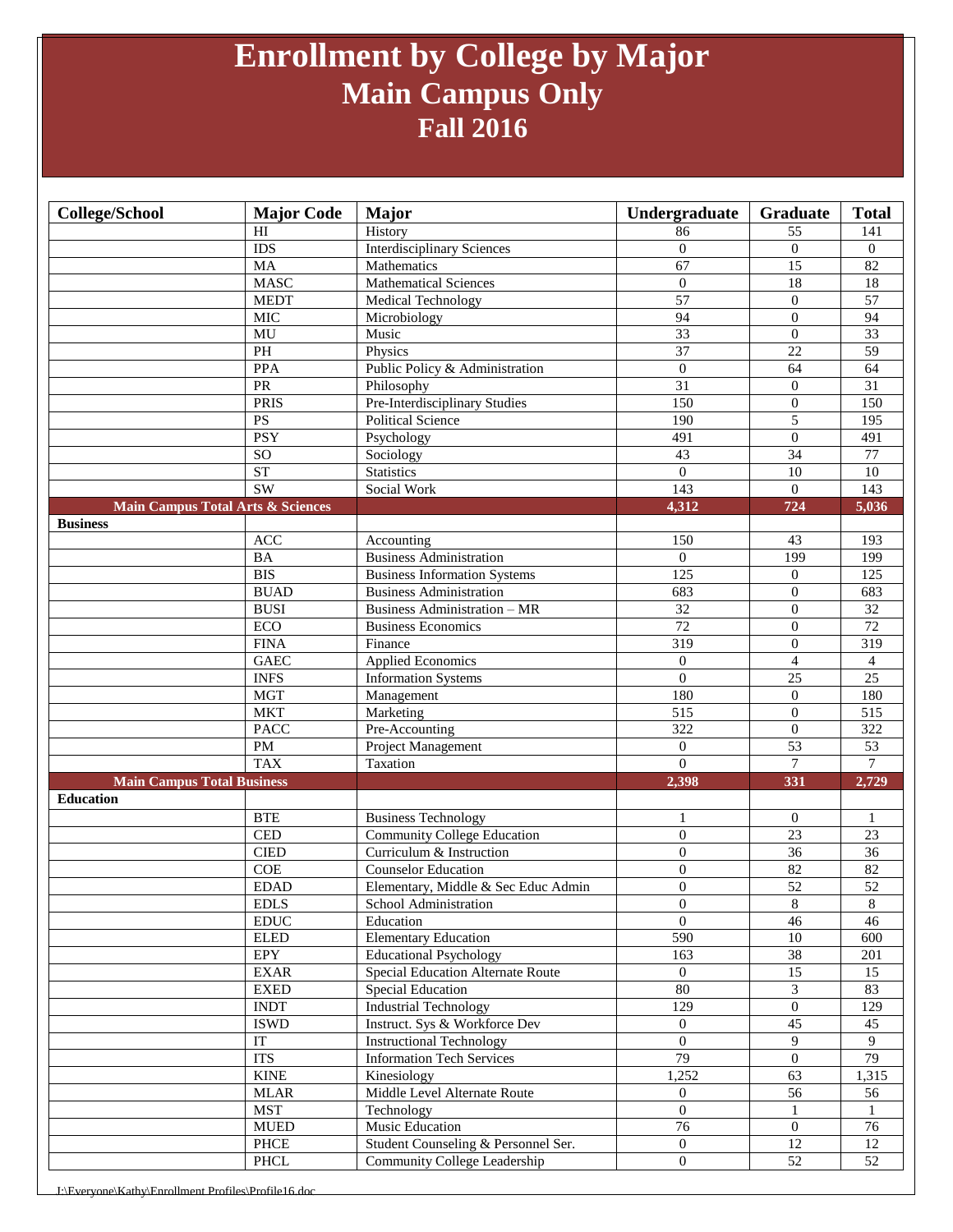### **Enrollment by College by Major Main Campus Only Fall 2016**

| <b>College/School</b>                                      | <b>Major Code</b>         | Major                                  | Undergraduate    | Graduate         | <b>Total</b>    |
|------------------------------------------------------------|---------------------------|----------------------------------------|------------------|------------------|-----------------|
|                                                            | <b>PHSE</b>               | <b>Counselor Ed/Student Counseling</b> | $\Omega$         | 8                | 8               |
|                                                            | <b>SEED</b>               | Secondary Education                    | $\overline{277}$ | $\overline{15}$  | 292             |
|                                                            | <b>STAR</b>               | Secondary Teacher Alt Route            | $\overline{0}$   | 48               | 48              |
|                                                            | <b>TTE</b>                | <b>Technology Teacher Education</b>    | 6                | $\overline{0}$   | 6               |
|                                                            | <b>WEL</b>                | Workforce Education Leadership         | $\Omega$         | $21\,$           | 21              |
| <b>Main Campus Total Education</b>                         |                           |                                        | 2,653            | 643              | 3,296           |
| <b>Engineering</b>                                         |                           |                                        |                  |                  |                 |
|                                                            | <b>ASE</b>                | Aerospace Engineering                  | 315              | 47               | 362             |
|                                                            | BE                        | <b>Biological Engineering</b>          | 403              | $\mathbf{1}$     | 404             |
|                                                            | <b>BME</b>                | <b>Biomedical Engineering</b>          | $\overline{0}$   | 24               | 24              |
|                                                            | CE                        | Civil Engineering                      | 435              | 66               | 501             |
|                                                            | ${\rm CHE}$               | <b>Chemical Engineering</b>            | 465              | $\mathbf{2}$     | 467             |
|                                                            | <b>CME</b>                | <b>Computational Engineering</b>       | $\overline{0}$   | 16               | 16              |
|                                                            | <b>CPE</b>                | Computer Engineering                   | $\overline{200}$ | $\overline{0}$   | 200             |
|                                                            | $\overline{\text{CS}}$    | <b>Computer Science</b>                | 289              | 78               | 367             |
|                                                            | <b>ECPE</b>               | Electrical & Computer Engineering      | $\overline{0}$   | $\overline{92}$  | 92              |
|                                                            | EE                        | <b>Electrical Engineering</b>          | 279              | $\theta$         | 279             |
|                                                            | <b>ENGR</b>               | Engineering                            | $\Omega$         | 203              | 203             |
|                                                            | IE                        | <b>Industrial Engineering</b>          | 179              | 27               | 206             |
|                                                            | <b>ISE</b>                | Industrial and Systems Engineering     | $\Omega$         | $\overline{57}$  | 57              |
|                                                            | <b>ME</b>                 | Mechanical Engineering                 | 918              | $\overline{52}$  | 970             |
|                                                            | PTE                       | Petroleum Engineering                  | 87               | $\overline{0}$   | 87              |
|                                                            | <b>SE</b>                 | Software Engineering                   | 131              | $\overline{0}$   | 131             |
|                                                            | <b>UENG</b>               | <b>Engineering Undeclared</b>          | 44               | $\overline{0}$   | 44              |
| <b>Main Campus Total Engineering</b>                       |                           |                                        | 3,745            | 665              | 4,410           |
|                                                            |                           |                                        |                  |                  |                 |
| <b>Forest Resources</b>                                    |                           |                                        |                  |                  |                 |
|                                                            | <b>FO</b>                 | Forestry                               | 182              | 35               | 217             |
|                                                            | <b>FOR</b>                | <b>Forest Resources</b>                | $\overline{0}$   | 47               | 47              |
|                                                            | FP                        | <b>Forest Products</b>                 | $\overline{0}$   | $\overline{2}$   | $\overline{2}$  |
|                                                            | <b>NREC</b>               | Nat Res & Envir Conservation           | 20               | $\theta$         | $20\,$          |
|                                                            | <b>SBP</b>                | Sustainable Bioproducts                | 6                | 8                | 14              |
|                                                            | <b>WFA</b>                | Wildlife, Fisheries and Aqua           | 226              | 48               | 274             |
|                                                            | <b>WLE</b>                | Wildlife & Fisheries                   | $\Omega$         | $\overline{c}$   | $\overline{2}$  |
| <b>Main Campus Total Forest Resources</b>                  |                           |                                        | 434              | 142              | 576             |
| <b>Veterinary Medicine</b>                                 |                           |                                        |                  |                  |                 |
|                                                            | $*CVM$                    | Veterinary Medicine                    | $\mathbf{0}$     | 346              | 346             |
|                                                            | <b>ENVT</b>               | <b>Environmental Toxicology</b>        | $\overline{0}$   | 9                | 9               |
|                                                            | <b>PVMT</b>               | Pre-Veterinary Medicine                | 83               | $\overline{0}$   | 83              |
|                                                            | <b>VMS</b>                | Veterinary Medical Science             | $\overline{0}$   | $\overline{56}$  | $\overline{56}$ |
|                                                            | <b>VMT</b>                | Veterinary Medical Technology          | 48               | $\boldsymbol{0}$ | 48              |
| <b>Main Campus Total Veterinary Medicine</b>               |                           |                                        | 131              | 411              | 542             |
| Other                                                      |                           |                                        |                  |                  |                 |
|                                                            | ATS                       | <b>Academically Talented</b>           | 45               | $\boldsymbol{0}$ | 45              |
|                                                            | ${\rm SND}$               | Special Non-Degree                     | $\overline{36}$  | $\overline{0}$   | 36              |
|                                                            | $\ensuremath{\text{UNC}}$ | Undeclared - Graduate                  | $\overline{0}$   | 118              | 118             |
|                                                            | <b>UND</b>                | Undeclared - Undergraduates            | 1,182            | $\overline{0}$   | 1,182           |
| <b>Main Campus Total Other</b><br><b>TOTAL Main Campus</b> |                           |                                        | 1,263<br>17,687  | 118<br>3,440     | 1,381<br>21,127 |

\*Professional students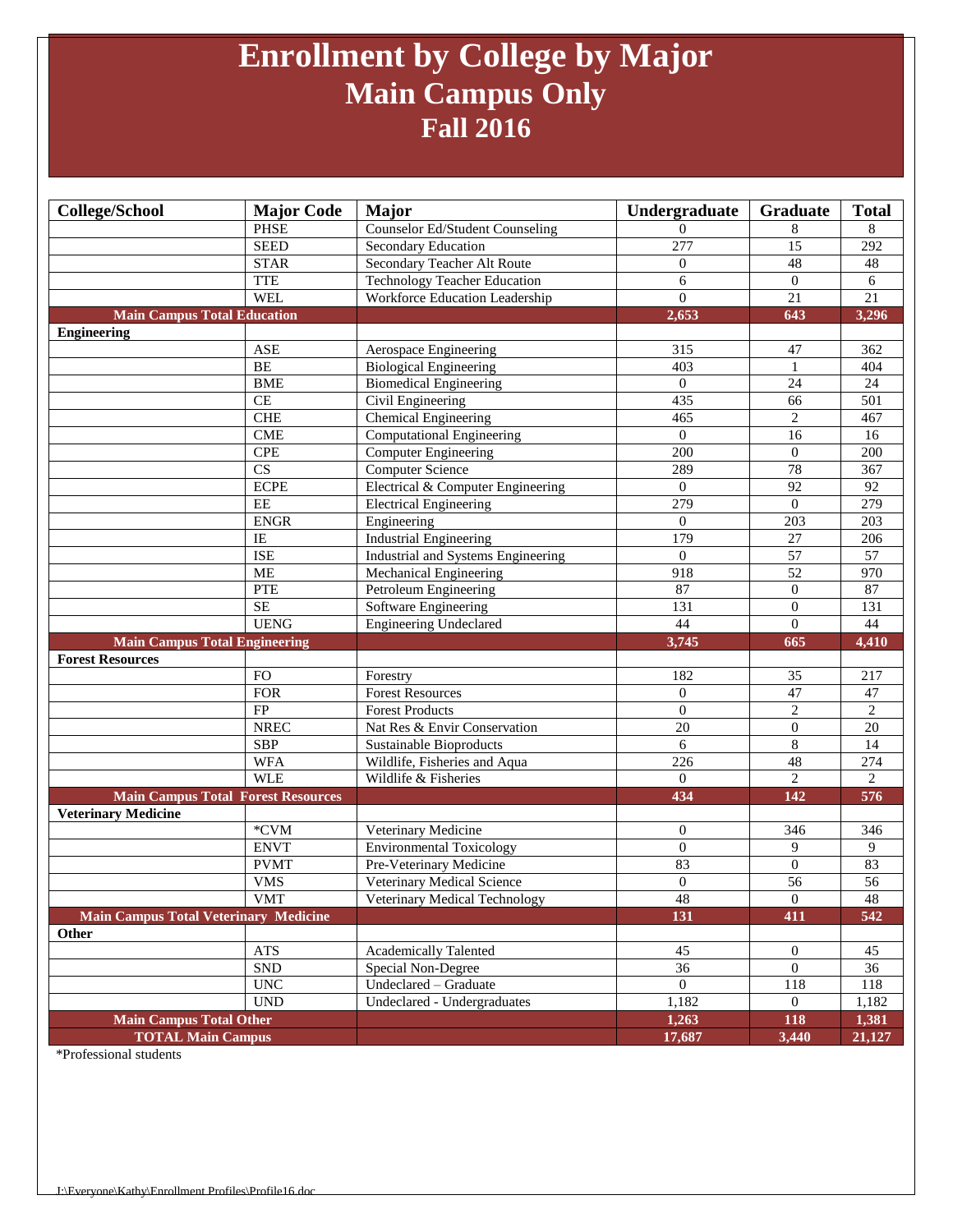### **Composite ACT Score First-Time Freshmen Fall 2016**

| <b>Test</b>        |               |                |                  |                  |                  |                 | Out-             | <b>Outside</b>           |
|--------------------|---------------|----------------|------------------|------------------|------------------|-----------------|------------------|--------------------------|
| <b>Score</b>       | <b>Female</b> | <b>Male</b>    | <b>Black</b>     | *Other           | White            | <b>In-State</b> | of-State         | the US                   |
| 13                 |               |                | 2                | $\Omega$         | $\mathbf{0}$     |                 |                  | $\theta$                 |
| 14                 | 1             | $\overline{0}$ | 1                | $\boldsymbol{0}$ | $\boldsymbol{0}$ | 1               | $\overline{0}$   | $\boldsymbol{0}$         |
| 15                 | 14            | $\overline{4}$ | 16               | $\mathbf{1}$     | $\mathbf{1}$     | 18              | $\boldsymbol{0}$ | $\boldsymbol{0}$         |
| 16                 | 39            | 15             | 44               | 3                | $\overline{7}$   | 45              | $\overline{7}$   | $\overline{2}$           |
| 17                 | 61            | 45             | 76               | 11               | 19               | 89              | 17               | $\boldsymbol{0}$         |
| 18                 | 83            | 80             | 94               | $\,8\,$          | 61               | 128             | 34               | $\mathbf{1}$             |
| 19                 | 98            | 85             | 97               | 17               | 69               | 140             | 42               | $\mathbf{1}$             |
| 20                 | 165           | 116            | 134              | 19               | 128              | 194             | 85               | $\overline{2}$           |
| 21                 | 144           | 120            | 89               | 27               | 148              | 177             | 83               | $\overline{4}$           |
| 22                 | 166           | 141            | 80               | 28               | 199              | 170             | 133              | $\overline{\mathcal{L}}$ |
| 23                 | 143           | 112            | 48               | 19               | 188              | 128             | 125              | $\overline{2}$           |
| 24                 | 150           | 118            | $\overline{54}$  | $\overline{31}$  | 183              | 144             | 122              | $\overline{2}$           |
| 25                 | 127           | 97             | 26               | 21               | 177              | 132             | 91               | $\mathbf{1}$             |
| 26                 | 144           | 137            | 24               | 22               | 235              | 112             | 168              | $\mathbf{1}$             |
| 27                 | 138           | 122            | 17               | 19               | 224              | 115             | 142              | 3                        |
| $28\,$             | 94            | 81             | 10               | 14               | 151              | 94              | 80               | $\,1\,$                  |
| 29                 | 100           | 100            | 10               | 8                | 182              | 111             | 89               | $\boldsymbol{0}$         |
| 30                 | 103           | 102            | 8                | 18               | 179              | 122             | 80               | 3                        |
| 31                 | 57            | 63             | 4                | $\overline{7}$   | 109              | 76              | 44               | $\boldsymbol{0}$         |
| 32                 | 41            | 52             | 1                | 5                | 87               | 48              | 45               | $\boldsymbol{0}$         |
| 33                 | 29            | 45             | $\overline{2}$   | $\overline{7}$   | 65               | 42              | 32               | $\boldsymbol{0}$         |
| 34                 | 19            | 39             | $\overline{0}$   | $\sqrt{2}$       | 56               | 32              | 25               | $\mathbf{1}$             |
| 35                 | 12            | 12             | $\boldsymbol{0}$ | $\mathbf{1}$     | 23               | 11              | 13               | $\boldsymbol{0}$         |
| 36                 | 1             | $\overline{4}$ | $\Omega$         | $\overline{2}$   | 3                | 3               | $\overline{2}$   | $\boldsymbol{0}$         |
| Total #            | 1,930         | 1,691          | 837              | 290              | 2,494            | 2,133           | 1,460            | 28                       |
| <b>Average ACT</b> | 24.11         | 24.83          | 20.65            | 24.20            | 25.74            | 23.87           | 25.30            | 23.54                    |
| <b>Score</b>       |               |                |                  |                  |                  |                 |                  |                          |

\*Other includes- American Indian, Asian, Hispanic, Multiracial and Native Hawaiian

Total Number of First-Time Entering Freshmen – Fall 2016= 3,624 Overall ACT Composite Score for First-Time Entering Freshmen = 24.4 Note: Three students did not have ACT Score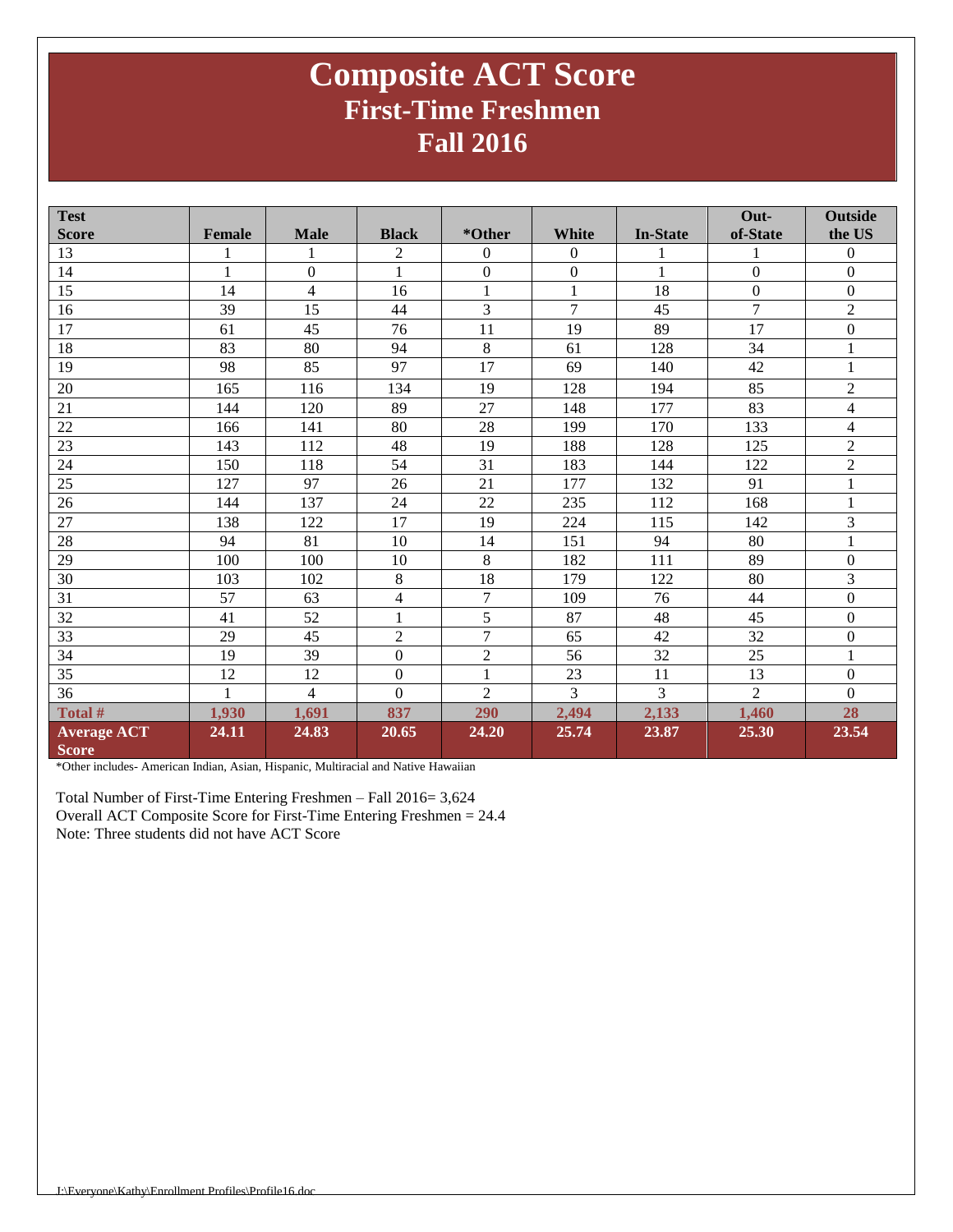### **Composite ACT Score First-Time Freshmen Fall 2016**

| <b>Test</b><br><b>Score</b>        | <b>Agriculture</b><br>& Life<br><b>Sciences</b> | Architecture,<br>Art & Design | Arts $\&$<br><b>Sciences</b> | <b>Business</b>  | <b>Education</b> | <b>Engineering</b> | <b>Forestry</b>  | <b>Veterinary</b><br><b>Medicine</b> | *Other                   |
|------------------------------------|-------------------------------------------------|-------------------------------|------------------------------|------------------|------------------|--------------------|------------------|--------------------------------------|--------------------------|
| 13                                 | $\boldsymbol{0}$                                | $\boldsymbol{0}$              | $\mathbf{1}$                 | $\boldsymbol{0}$ | $\boldsymbol{0}$ | $\boldsymbol{0}$   | $\boldsymbol{0}$ | $\Omega$                             | 1                        |
| 14                                 | $\overline{0}$                                  | $\overline{0}$                | $\mathbf{0}$                 | $\boldsymbol{0}$ | $\boldsymbol{0}$ | $\mathbf{0}$       | $\Omega$         | $\overline{0}$                       | $\mathbf{1}$             |
| 15                                 | $\mathbf{1}$                                    | 1                             | 8                            | $\mathbf{2}$     | 3                | $\boldsymbol{0}$   | $\boldsymbol{0}$ | $\boldsymbol{0}$                     | 3                        |
| 16                                 | 3                                               | $\mathbf{1}$                  | 17                           | 8                | 9                | $\boldsymbol{0}$   | $\boldsymbol{0}$ | 1                                    | 15                       |
| 17                                 | 11                                              | 5                             | 32                           | 11               | 19               | $\boldsymbol{0}$   | 1                | $\mathbf{0}$                         | 27                       |
| 18                                 | 13                                              | 9                             | 36                           | 9                | 23               | $\overline{5}$     | 1                | $\overline{2}$                       | 65                       |
| 19                                 | 20                                              | 3                             | 48                           | 25               | 21               | 3                  | 5                | 3                                    | 55                       |
| 20                                 | 24                                              | 13                            | 63                           | 29               | 39               | 34                 | 16               | 6                                    | 57                       |
| 21                                 | 36                                              | 12                            | 59                           | 37               | 30               | 35                 | 6                | 5                                    | 44                       |
| 22                                 | 39                                              | 13                            | 76                           | 43               | 30               | 41                 | 8                | $\overline{7}$                       | 50                       |
| 23                                 | 47                                              | 10                            | 59                           | 32               | 22               | 52                 | 9                | $\overline{4}$                       | 20                       |
| 24                                 | 32                                              | 15                            | 57                           | 42               | 27               | 62                 | 4                | $\overline{2}$                       | 27                       |
| 25                                 | 30                                              | 11                            | 63                           | 21               | 21               | 50                 | 5                | $\overline{2}$                       | 21                       |
| 26                                 | 48                                              | 10                            | 59                           | 41               | 25               | 72                 | 6                | $\mathbf{1}$                         | 19                       |
| 27                                 | 33                                              | 12                            | 50                           | 31               | 24               | 79                 | 8                | $\overline{2}$                       | 21                       |
| 28                                 | 22                                              | $\overline{2}$                | 30                           | 20               | 11               | $\overline{72}$    | $\mathbf{1}$     | $\boldsymbol{0}$                     | 17                       |
| 29                                 | 24                                              | 12                            | 37                           | 23               | 10               | 79                 | $\mathbf{2}$     | 1                                    | 12                       |
| 30                                 | 20                                              | 6                             | 38                           | 20               | 5                | 100                | $\mathbf{2}$     |                                      | 13                       |
| $\overline{31}$                    | 13                                              | $\overline{3}$                | 21                           | 10               | 6                | 62                 | $\overline{2}$   | $\Omega$                             | 3                        |
| 32                                 | 9                                               | 1                             | 16                           | 5                | $\overline{4}$   | 51                 | 3                | $\overline{0}$                       | $\overline{\mathcal{L}}$ |
| 33                                 | 8                                               | $\mathbf{1}$                  | $\overline{7}$               | $\overline{2}$   | 3                | 48                 | 1                | $\Omega$                             | 4                        |
| 34                                 | $\overline{7}$                                  | $\boldsymbol{0}$              | 10                           | $\overline{2}$   | $\mathbf{1}$     | 36                 | $\overline{c}$   | $\Omega$                             | $\boldsymbol{0}$         |
| 35                                 | $\overline{2}$                                  | $\overline{0}$                | $\mathbf{1}$                 | $\overline{c}$   | $\overline{0}$   | 18                 | $\boldsymbol{0}$ | $\mathbf{0}$                         | $\mathbf{1}$             |
| 36                                 | $\overline{0}$                                  | $\overline{0}$                | $\mathbf{0}$                 | $\boldsymbol{0}$ | $\Omega$         | 5                  | $\mathbf{0}$     | $\mathbf{0}$                         | $\Omega$                 |
| <b>Total</b>                       | 442                                             | 140                           | 788                          | 415              | 333              | 904                | 82               | 37                                   | 480                      |
| $\#$                               |                                                 |                               |                              |                  |                  |                    |                  |                                      |                          |
| Avg.<br><b>ACT</b><br><b>Score</b> | 24.60                                           | 23.74                         | 23.71                        | 24.00            | 22.72            | 27.52              | 23.87            | 22.08                                | 21.76                    |

\*Other includes – Academic Affairs, Graduate School and Special Non-Degree

Total Number of First-Time Entering Freshmen – Fall 2016 = 3,624 Overall ACT Composite Score for First-Time Entering Freshmen = 24.4 Note: Three students did not have ACT Score